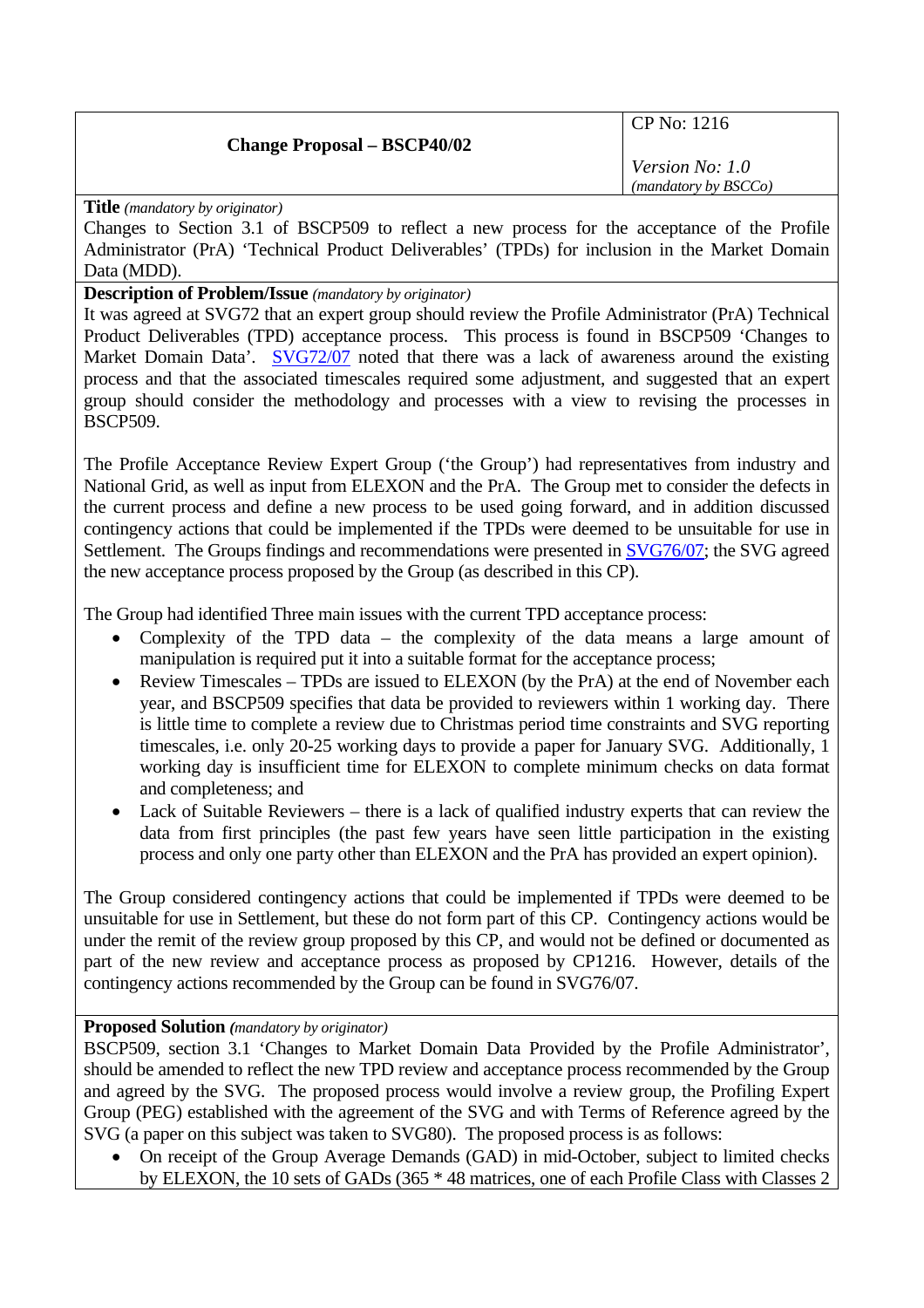and 4 split by switched and base load) can be sent out to the PEG members. This data will be provided with the latest population data for each GSP and Profile Class provided by the NHHDA script. This will allow the PEG to look at the likely individual profiles by averaging by season and day-type and to assess them in aggregate by building up to each GSP level using the population data provided and correcting for volume;

- In mid-November the PEG will meet to discuss the results of their reviews and consider the additional documentation data on sample sizes and precision that will be available from the PrA. If at this stage any Profile Class or part of the Profile Class data is deemed unsuitable for TPDs calculation then contingency actions will be undertaken for production of the final TPDs. The results and recommendations of the PEG will be presented to the next SVG following the meeting for approval;
- At the beginning of December, on receipt of the TPDs, ELEXON will undertake the necessary checks for completeness and format and then forward to the PEG for assessment as to correctness given the previous considerations. ELEXON will complete usual checks on the data to ensure they have been calculated correctly. If ELEXON or the reviewers identify issues with the format, completeness or accuracy of the calculation then the PrA will correct the TPDs where they are found to be in defect;
- At the end of January the TPDs will be presented to the SVG for approval with all available supporting information from the PEG, ELEXON and the PrA; and
- Subject to approval by the SVG, ELEXON will raise the Market Domain Data (MDD) change request to allow TPDs to be loaded into the Supplier Volume Allocation Agent (SVAA) MDD systems.

Redline text showing the impact of this new process on BSCP509 is attached to this CP (Attachment A). It should be noted that no significant change is proposed to the existing process steps; the impact will be the addition of steps at the start of section 3.1, some minor changes within the existing steps of section 3.1 to clarify the process, and changes to section 1.6 'Acronyms and Definitions' to incorporate terms involved in the proposed process.

Changes will be required to the Profile Administration (PrA) Service Description (SD) to reflect the requirements placed on the PrA by the proposed process. However, as the PrA SD is a Category 2 configurable item, no redlined changes associated with this document are included with this CP. The amendments made to the PrA SD upon implementation of CP1216 would constitute an update to the obligations in the contract of the Profile Administrator contract (specifically the obligation on the PrA to provide GADs each year would be reflected).

The contingency actions which are part of the proposed process, for implementation if TPDs are deemed unsuitable for use in Settlement, are not included in this CP. These contingency actions would be the responsibility of the PEG. Details of the recommended contingency actions can be found in SVG76/07. Possible actions were limited due to the correction timescales, and it was recommended that in the short term the last available valid set of coefficients used in Settlement should be used.

The recommended contingency actions are based on the suitability of profile data and not on the correctness of TPDs in terms of format, completeness or accuracy of calculation. The contingency action for these types of errors is correction of the identified defect by the PrA within existing Contract timescales. In the longer term, alternative contingency actions may be considered, but this would require further consideration and analysis, and may be affected by changes in the frequency and methodology of updating the data.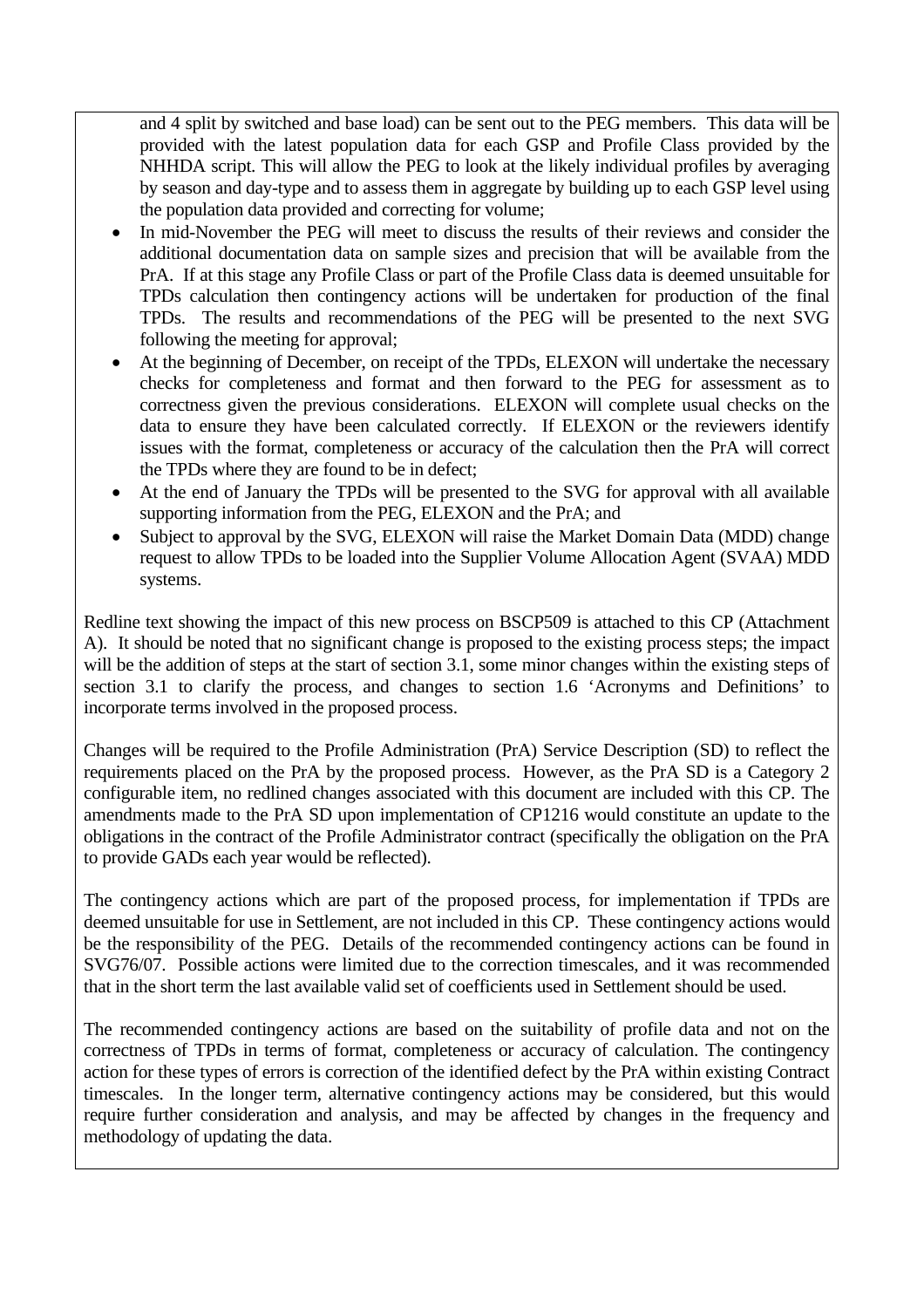## **Justification for Change** *(mandatory by originator)*

The proposed change to the TPD acceptance process should make the process more robust, provide a better review of the Profile deliverables and ensure review timescales are realistic. The proposed process also means unsuitable or defective data can be identified earlier, and allows for contingency actions to be taken to correct data. The proposed TPD acceptance process would better inform the SVG decision making process and result in more confidence in the profiles to be used for future BSC Years.

**To which section of the Code does the CP relate, and does the CP facilitate the current provisions of the Code?** *(mandatory by originator)*  Section E and section S. The CP does facilitate the current provisions of the Code.

**Estimated Implementation Costs** *(mandatory by BSCCo)* 

2 ELEXON Man Days effort required for implementation of redlined text and preparation and review of the necessary changes to Category 2 Configurable items. The equivalent cost estimate is £440.

Implementation of this CP as part of a formal Release would mean the minimal associated costs would be covered by Release Management costs.

The SVAA has been identified as impacted and will complete a BSC Agent IA, but the impact should be minimal as the material changes in the process are to the activities and constitution of the expert group that reviews the TPDs. The PrA will be obligated to submit the GADs, but as it actually already does so this will only involve a documentation change.

**Configurable Items Affected by Proposed Solution(s)** *(mandatory by originator)*  BSCP509 'Changes to Market Domain Data', Profile Administration Service Description.

**Impact on Core Industry Documents or System Operator-Transmission Owner Code** *(mandatory by originator)* 

No impact identified.

**Related Changes and/or Projects** *(mandatory by BSCCo)*  None identified.

**Requested Implementation Date** *(mandatory by originator)*  June 2008.

**Reason:** 

This is the next available Release.

**Version History** *(mandatory by BSCCo)*  N/A